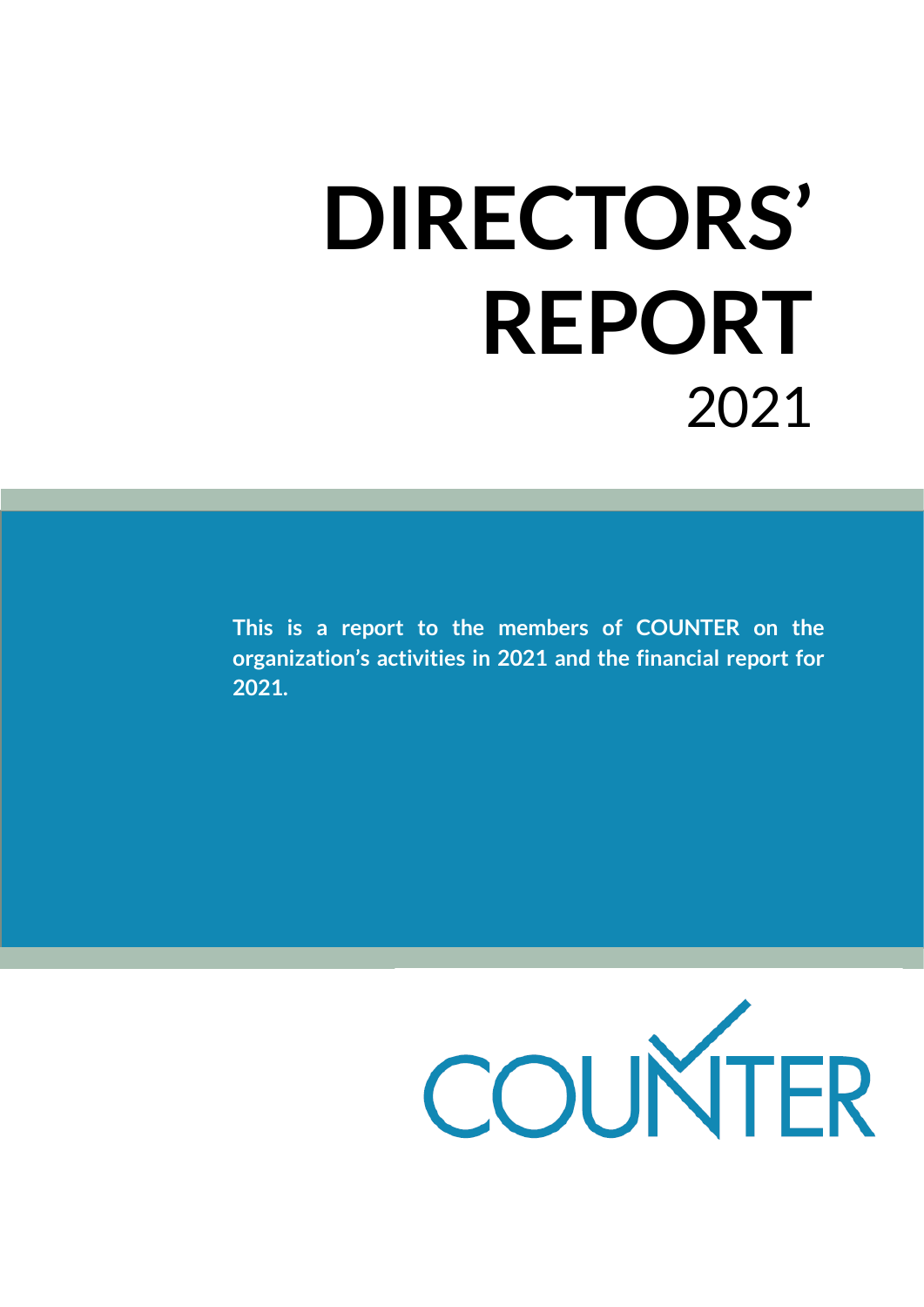# **CONTENTS**

| <b>THE CODE OF PRACTICE</b>                                                                                                                |   |  |
|--------------------------------------------------------------------------------------------------------------------------------------------|---|--|
| <b>Open Access</b>                                                                                                                         | 3 |  |
| The COUNTER Registry of Compliance                                                                                                         | 4 |  |
| <b>Guides and Online Tutorials</b>                                                                                                         | 5 |  |
| <b>OUR BOARD AND COMMITTEES</b><br><b>COUNTER Board Directors</b><br><b>COUNTER Executive Committee</b><br><b>Technical Advisory Group</b> | Á |  |
|                                                                                                                                            | 7 |  |
| <b>Looking Forward to 2022</b>                                                                                                             | 7 |  |
| <b>Our Sponsors</b>                                                                                                                        | 7 |  |
| <b>FINANCIAL STATEMENTS FOR 20219</b>                                                                                                      |   |  |

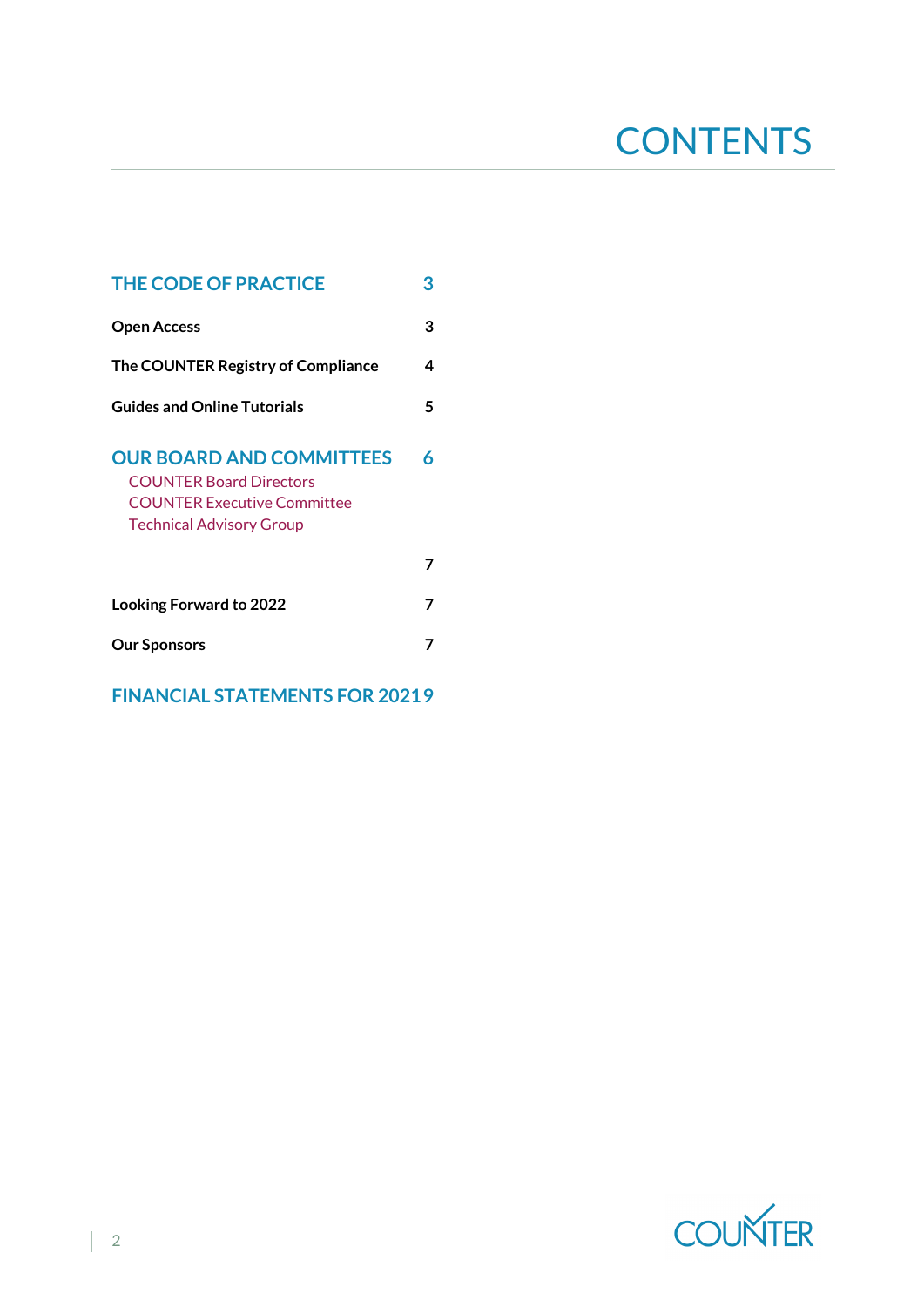# lThe Code of Practice

<span id="page-2-0"></span>This year, the volunteer members of COUNTER have focused on Release 5.0.2 of the Code of Practice, to make it easier for publishers and vendors to comply. We have made a full [changelog](https://cop5.projectcounter.org/en/5.0.2/14-history/index.html?highlight=change%20log) available so that the community can easily track the modifications we have made. We have also updated our [Friendly Guides,](https://www.projectcounter.org/friendly-guides-release-5/) and [online tutorials](https://youtube.com/playlist?list=PL9OAw4zLhfa0bzMLXAfJXGhlbGjG8y_fg) are available so that they are fully synchronized with this new release.

Although the changes in it are not substantive, Release 5.0.2 signals a new, more efficient, and open method of working. It is published using [Read the Docs,](https://readthedocs.org/projects/cop5/) which provides improved search and navigation functionality. Users can view the Code of Practice in PDF or HTML format and Read the Docs technology ensures these versions are always synchronized. Bernd Oberknapp from the COUNTER Executive Committee says, "We are excited about using this open-source version control system because it will make the Code of Practice so much easier to use." Tasha Mellins-Cohen from the COUNTER Executive Committee highlights an additional change: "COUNTER will now maintain the Code of Practice on [GitHub,](https://github.com/Project-Counter) which will make the development of new releases more transparent and enable conversations around proposed amendments."

Looking beyond version 5.0.2, the next major release of the COUNTER Code of Practice is in development. It will include more substantive changes, including improvements to open access usage metrics. We will publish a draft of Release 5.1 for consultation in 2022 to seek community feedback. We aim to publish Release 5.1 in its final form in October 2022, but will not require compliance until January 2024, to ensure sufficient time to build understanding and adaptation. This 15-month period will also give content providers and librarians time to participate in the training and guidance events we will be running.

## <span id="page-2-1"></span>**OPEN ACCESS**

COUNTER has been working with stakeholders to research and find consensus about the developing needs for reporting open access usage. We have worked with the publishers who contributed to our survey about these issues, and with librarians through a series of focus groups. We have also consulted with key stakeholders who are investigating and piloting approaches in this space, and we were delighted to invite the following speakers to a meeting of our Open Access Advisory Board:

- Max Mosterd, head of operations and analytics at Knowledge Unlatched, describing a project to assign non-attributable usage to institutions using geolocation.
- Christina Drummond, program officer for the Open Access Ebook Usage Data Trust (OAEBU), and Cameron Neylon (co-Principal Investigator with Lucy Montgomery), managing the technical R&D for the project, discussing the Pilot Data Trust for Open Access Ebooks.
- Ronald Snijder, deputy director of OAPEN, discussing a comparison of the COUNTER Release 5 reports and Google Analytics.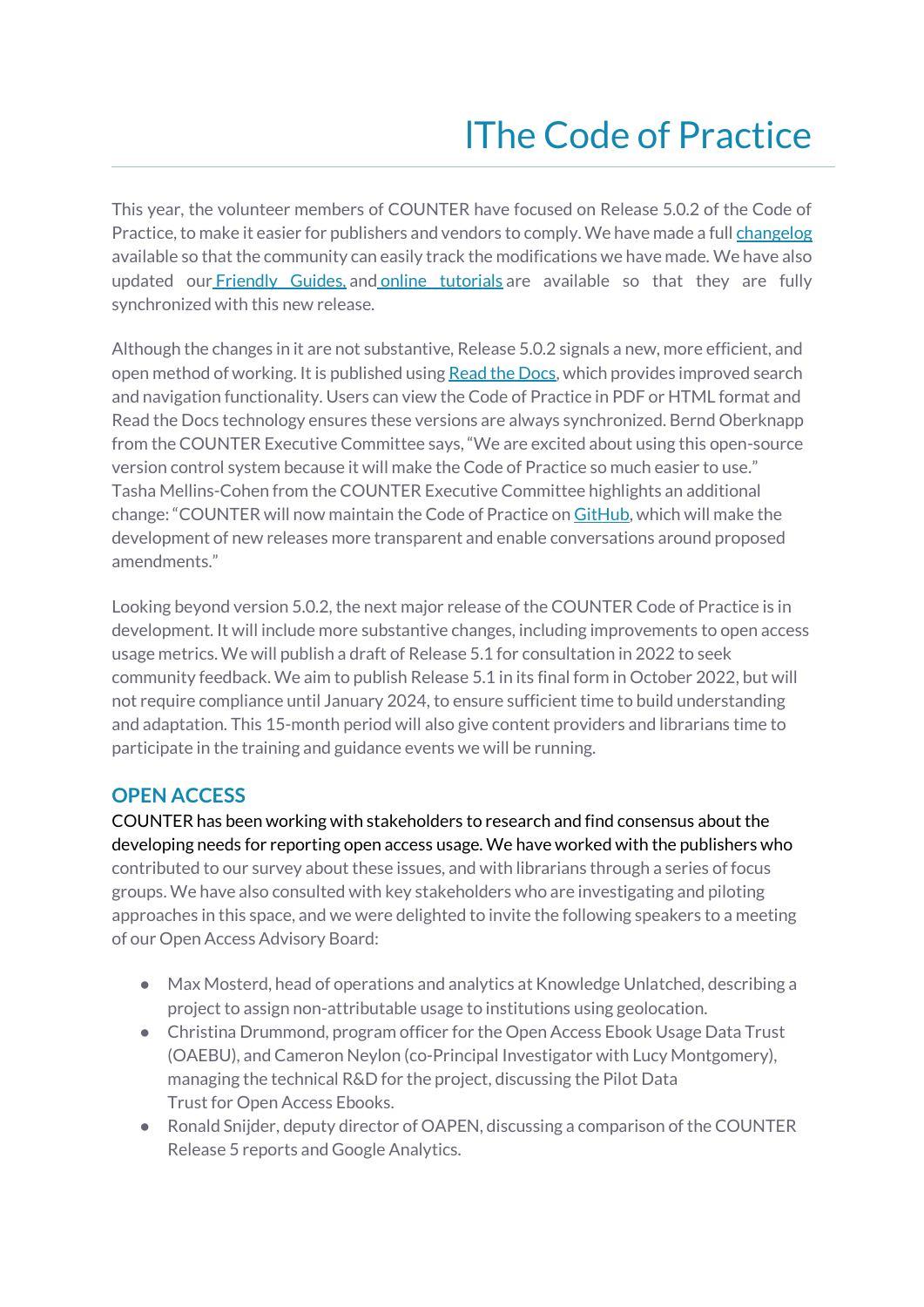Understanding these projects and approaches is an important step in developing the Code of Practice. We also consulted with publishers through a survey about open access nonattributed usage in COUNTER reports. They told us that they are very interested in reporting the usage of open access which cannot be attributed to institutions. In Release 5.0.2 of the Code of Practice, we have made it easier for them to do this if they want to.

We facilitated library focus groups, and were delighted to have international participation. The libraries told us that they are interested in data about non-attributed usage, and particularly in understanding the usage of the open access articles and books they fund. This is something we will examine further in our work on Release 5.1.

Our Open Access Advisory Group was established in 2019 to guide strategic thinking in this area. The Group has met three times, once at the end of 2019 and twice in 2020. We are indebted to the following members for their insights and guidance:

Ivy Anderson, California Digital Library Curtis Brundy, Iowa State University Colleen Campbell, Max Planck Digital Library Yvonne Campfens, OA Switchboard Lori Carlin, Delta Think Richard Gallagher, Annual Reviews Arend Kuester, Springer Nature Niamh O'Connor, PLOS Patrick Peiffer, National Library of Luxembourg Arja Tuuliniemi, National Library of Finland

# <span id="page-3-0"></span>**THE COUNTER REGISTRY OF COMPLIANCE**

Your feedback in 2019 told us how important it is for stakeholders to be able to verify whether or not a platform is COUNTER-compliant, and if so which reports are available and how to get them. Increasingly important is a single place that will enable libraries, library consortia, and intermediaries to find the SUSHI information needed to automate the gathering of COUNTER reports. We have worked with [BigDigData](https://www.bigdigdata.com/) to build a new Registry of Compliance platform to provide all this data in one place. A priority for 2022 is to ensure that the Registry is populated with up-to-date information, and we will be working with vendors and publishers to achieve this.

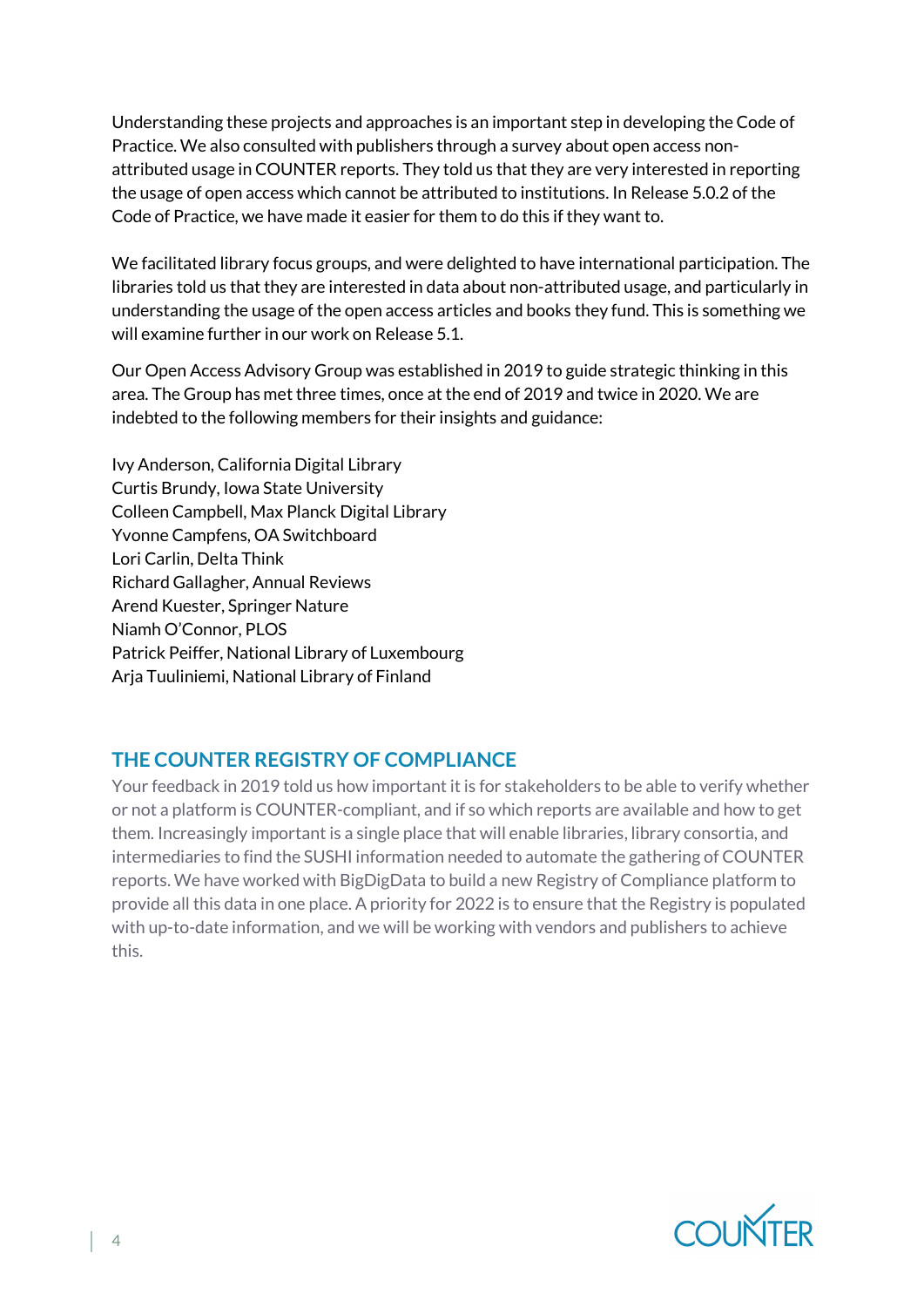

**COUNTER** 

### <span id="page-4-0"></span>**GUIDES AND ONLINE TUTORIALS**

This year we updated our Foundation Classes and Friendly Guides to support COUNTER Release 5.0.2.

We also published two further modules in our Manual for Librarians. The manual now has the following modules: Module 1: Journal Reports Module 1 Module 2: Book Reports Module 2 Module 3: Comparing Release 4 and Release 5 Module 3 Module 4: Database Reports

We are grateful to Wiley for translating these into Japanese.

All guides can be found on our website: <https://www.projectcounter.org/friendly-guides-release-5/>

A highlight of this year was our very popular webinar, in which an expert panel discussed how they use COUNTER usage data and their successes. They considered what next steps COUNTER should take and how the library community can support them. Our thanks to Ivy Anderson, Associate Executive Director and Director of Collection Development and Management at California Digital Library; Joanna Ball, Head of Roskilde University Library; Dr. Amy Devenney, Product Manager, Intelligence at Jisc;



and Jill Morris, Executive Director of the PALCI Consortium for sharing their knowledge and insights with us. If you missed the live webinar, you can watch the recording at [https://youtube/wClTLM-B6yU](https://youtu.be/wClTLM-B6yU)

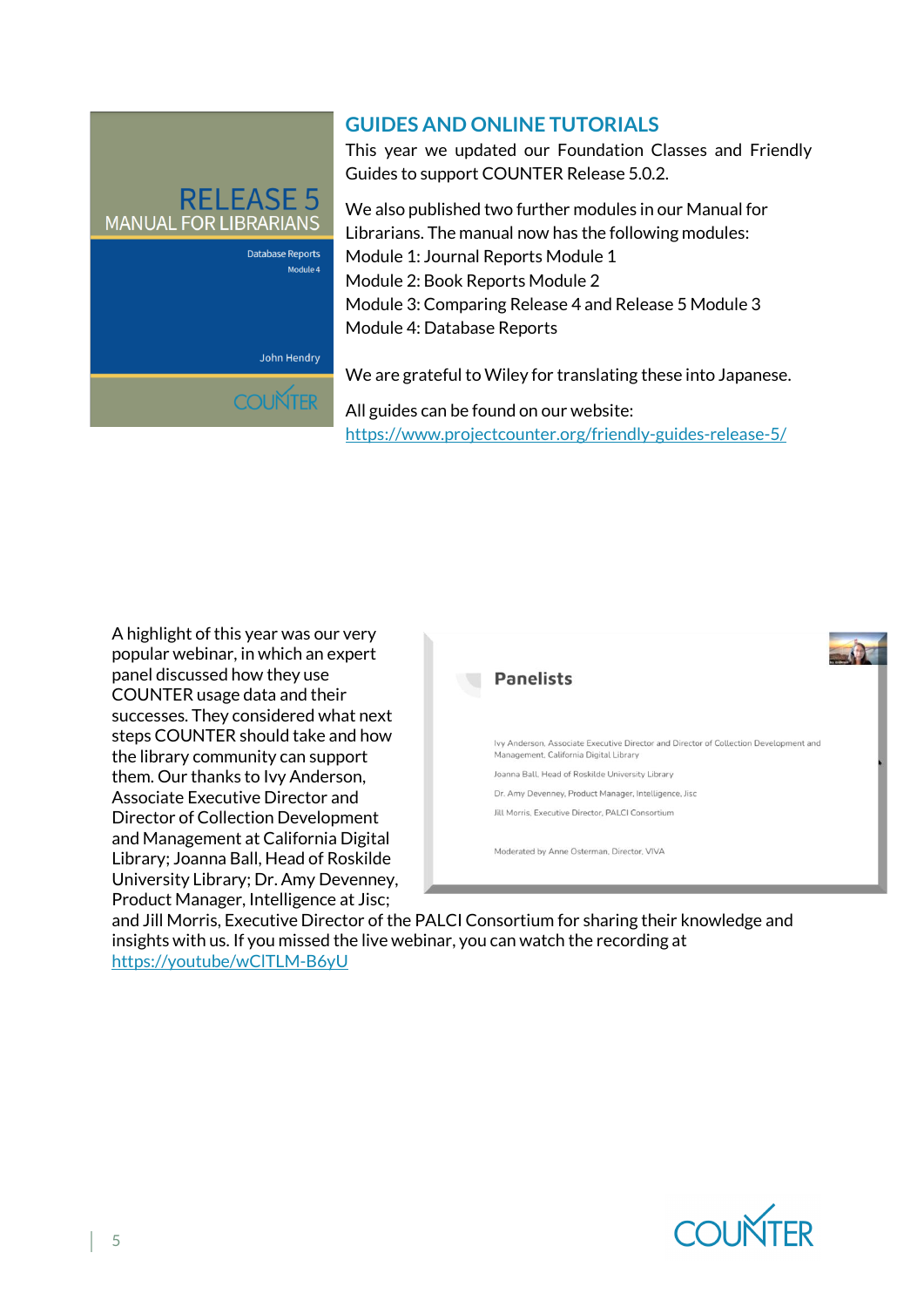# Our Board and Committees

#### <span id="page-5-0"></span>**COUNTER BOARD DIRECTORS**

Anne C. Osterman, VIVA (Chair)

Irene Barbers, Forschungszentrum Juelich

Jo Lambert, Jisc

Elisabeth Ling

Heather Loehr, Hanover College

John McDonald, EBSCO Information Services

Heather Staines, Delta Think

#### **COUNTER EXECUTIVE COMMITTEE**

David Sommer, Kudos (Chair) Daniel Albertsson, The Swedish University of Agricultural Sciences Irene Barbers, Forschungszentrum Juelich John Chodacki, University of California Jill Emery, Portland State University Library Jacqueline Gillet, National Institute for Research in Digital Science Kornelia Junge, Wiley Marie Kennedy, Loyola Marymount University Tasha Mellins-Cohen, Mellins-Cohen Consulting Paul Needham, Cranfield University Bernd Oberknapp, Freiburg University Library Nicola Hayden, Royal Society of Chemistry Jack Ochs, The American Chemical Society Oliver Pesch, EBSCO Information Services Alexandra Winzeler, OCLC Harald Wirsching, Springer Nature Elena Zapryanova-Hadjinikolova, Elsevier

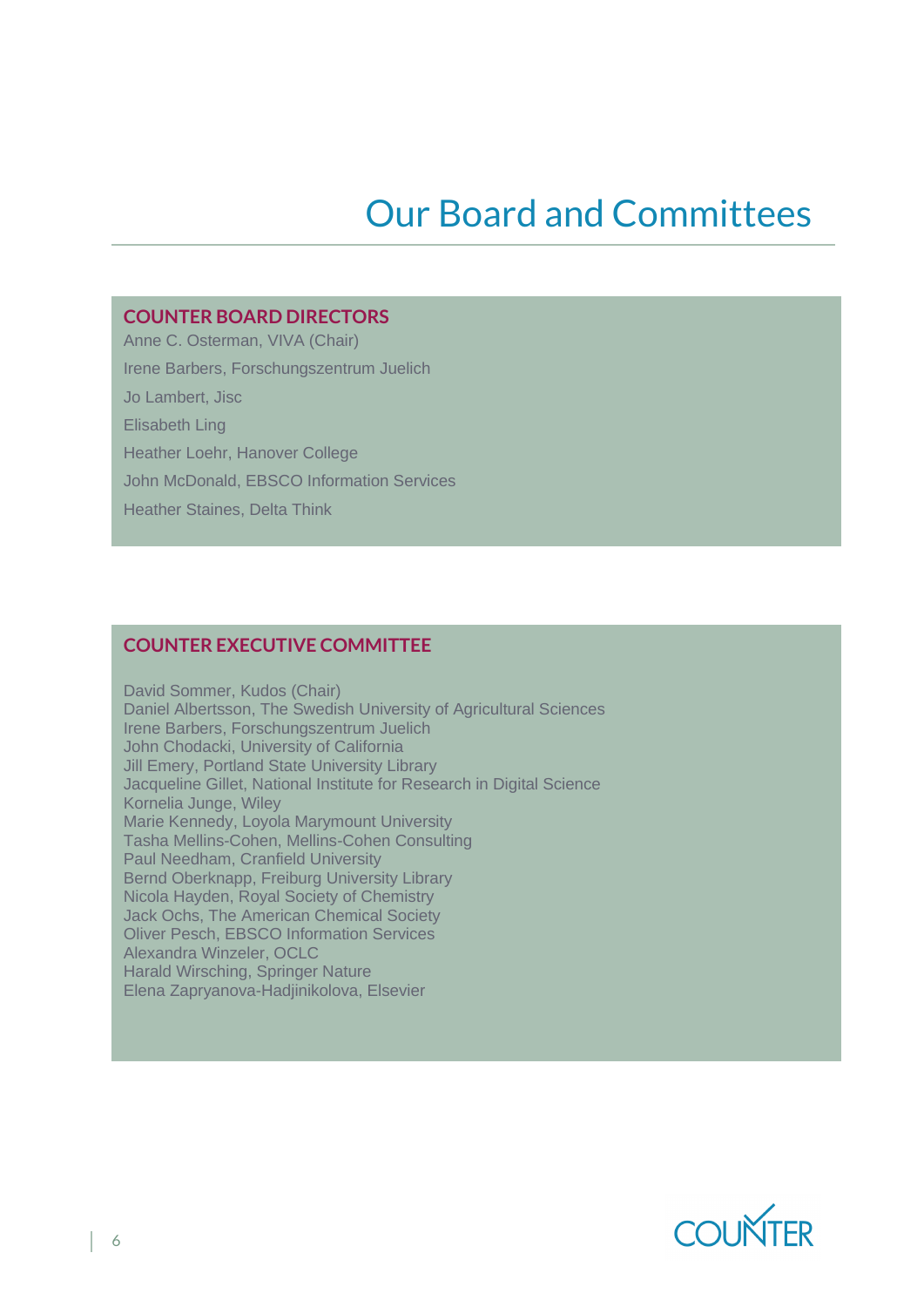#### <span id="page-6-0"></span>**TECHNICAL ADVISORY GROUP**

Paul Needham, University of Cranfield (Chair) Senol Akay, The American Chemical Society Melissa Belvadi, University of Prince Edward Island Andrew Goldthorpe, ABC Ian Hayes, Atypon Athena Hoeppner, University of Central Florida Kornelia Junge, Wiley Bedřich Košata, Big Dig Data Sonja Lendi, Elsevier Stuart Maxwell, Scholarly iQ Bernd Oberknapp, Freiburg University Library Oliver Pesch, EBSCO Information Services Thomas Porquet, Couperin.org Peter Vlahakis, ITHAKA/JSTOR Elena Zapryanova-Hadjinikolova, Wiley

#### <span id="page-6-1"></span>**LOOKING FORWARD TO 2022**

Our governance structure is supporting the development of the Code of Practice Release 5.1 and we look forward to consulting with our members about our vision for that release. We will also continue to support our work with online tutorials and guides. In 2022, we will make available our COUNTER Media Library, which will support content providers in implementing the Code of Practice, and librarians and library consortia in getting the most from their COUNTER usage reports.

<span id="page-6-2"></span>**OUR SPONSORS** Many thanks to our sponsors:

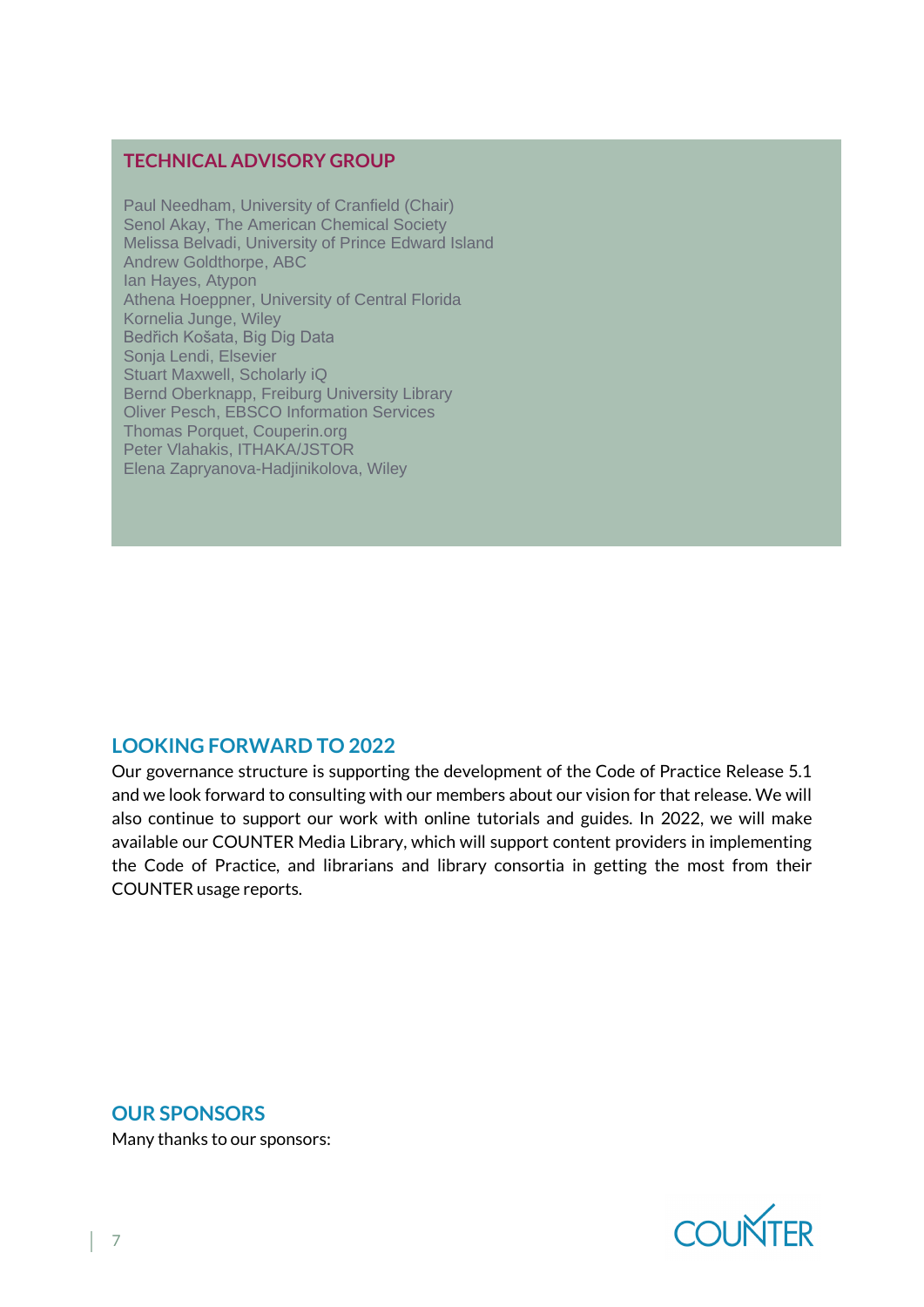**Gold** [ABC](https://www.abc.org.uk/) [Scholarly iQ](https://www.scholarlyiq.com/)

#### **Silver**

[Atmire](https://www.atmire.com/) [BPA Worldwide](https://www.bpaww.com/) [Jisc](https://www.jisc.ac.uk/) [Springer](https://www.springernature.com/gp) Nature

#### **Bronze**

[Accessible Archives](https://www.accessible-archives.com/) **[Highwire Press](https://www.highwirepress.com/)** [Sage Publishing](https://us.sagepub.com/en-us/nam/home) [Unlimited Priorities](https://www.unlimitedpriorities.com/) [Wolters Kluwer](https://www.wolterskluwer.com/en/solutions/ovid)

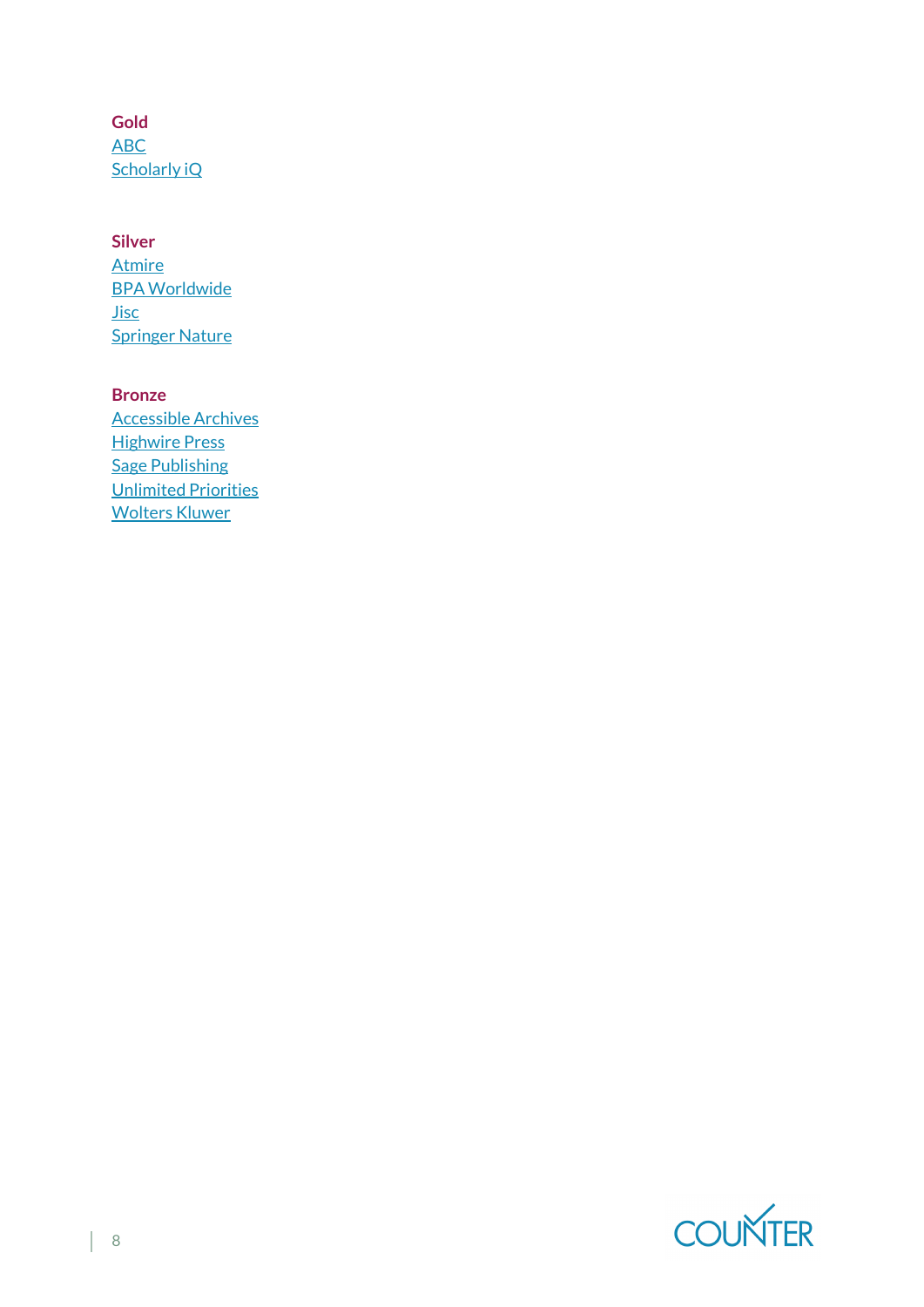<span id="page-8-0"></span>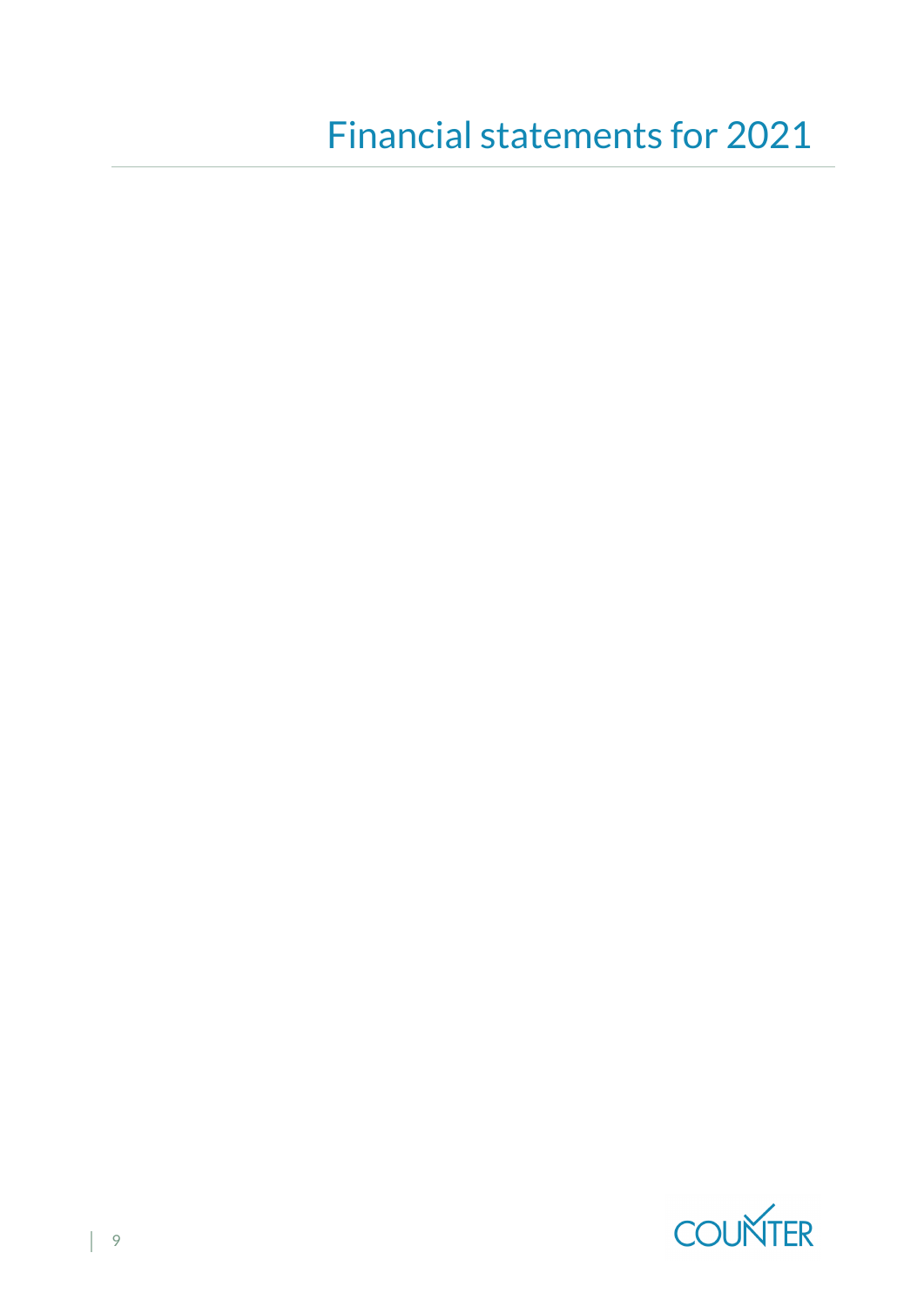# **Counter Online Metrics**

# **Company Limited by Guarantee**

## **Income Statement**

# **year ended 31st December 2021**

|               | 2021<br>£ | 2020<br>£  |
|---------------|-----------|------------|
| Turnover      | 123,167   | 140,098    |
| Other charges | (97, 976) | (137, 146) |
| <b>Profit</b> | 25,191    | 2,952      |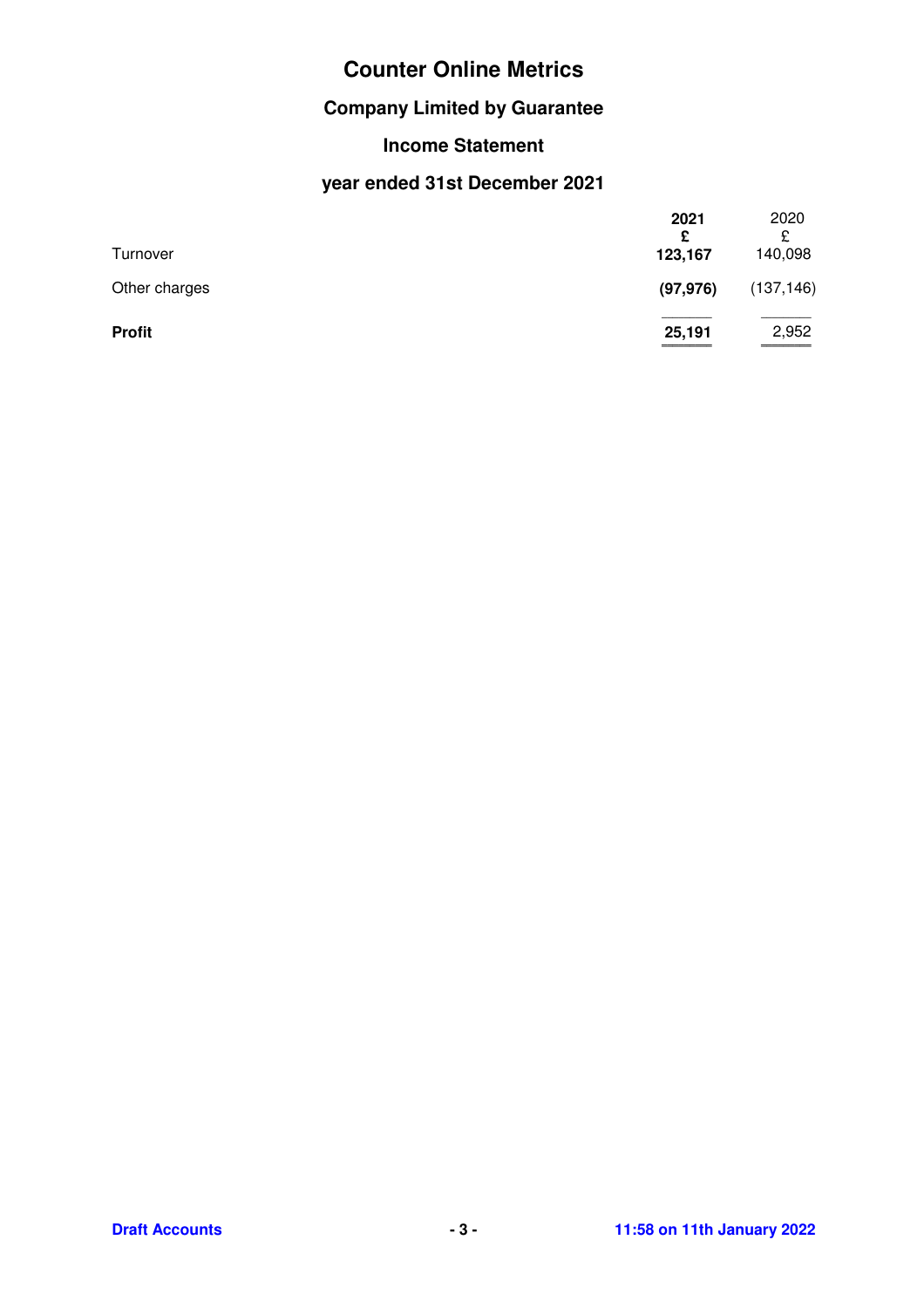# **Counter Online Metrics**

#### **Company Limited by Guarantee**

#### **Statement of Financial Position**

#### **31st December 2021**

|                                                | 2021 |              | 2020         |
|------------------------------------------------|------|--------------|--------------|
| Current assets                                 | £    | £<br>267,918 | £<br>221,899 |
| Creditors: amounts falling due within one year |      | 85,808       | 64,980       |
| Net current assets                             |      | 182,110      | 156,919      |
| Total assets less current liabilities          |      | 182,110      | 156,919      |
| Capital and reserves                           |      | 182,110      | 156.919      |

For the year ending 31st December 2021 the company was entitled to exemption from audit under section 477 of the Companies Act 2006 relating to small companies.

---------  ---------

Directors' responsibilities:

- The members have not required the company to obtain an audit of its financial statements for the year in question in accordance with section 476;
- The directors acknowledge their responsibilities for complying with the requirements of the Act with respect to accounting records and the preparation of financial statements.

These financial statements have been prepared in accordance with the micro-entity provisions.

These financial statements were approved by the board of directors and authorised for issue on 2nd February 2022, and are signed on behalf of the board by:

Ms J Lambert **Director** 

Company registration number: 4865179

The company is a private company limited by guarantee, registered in England and Wales.